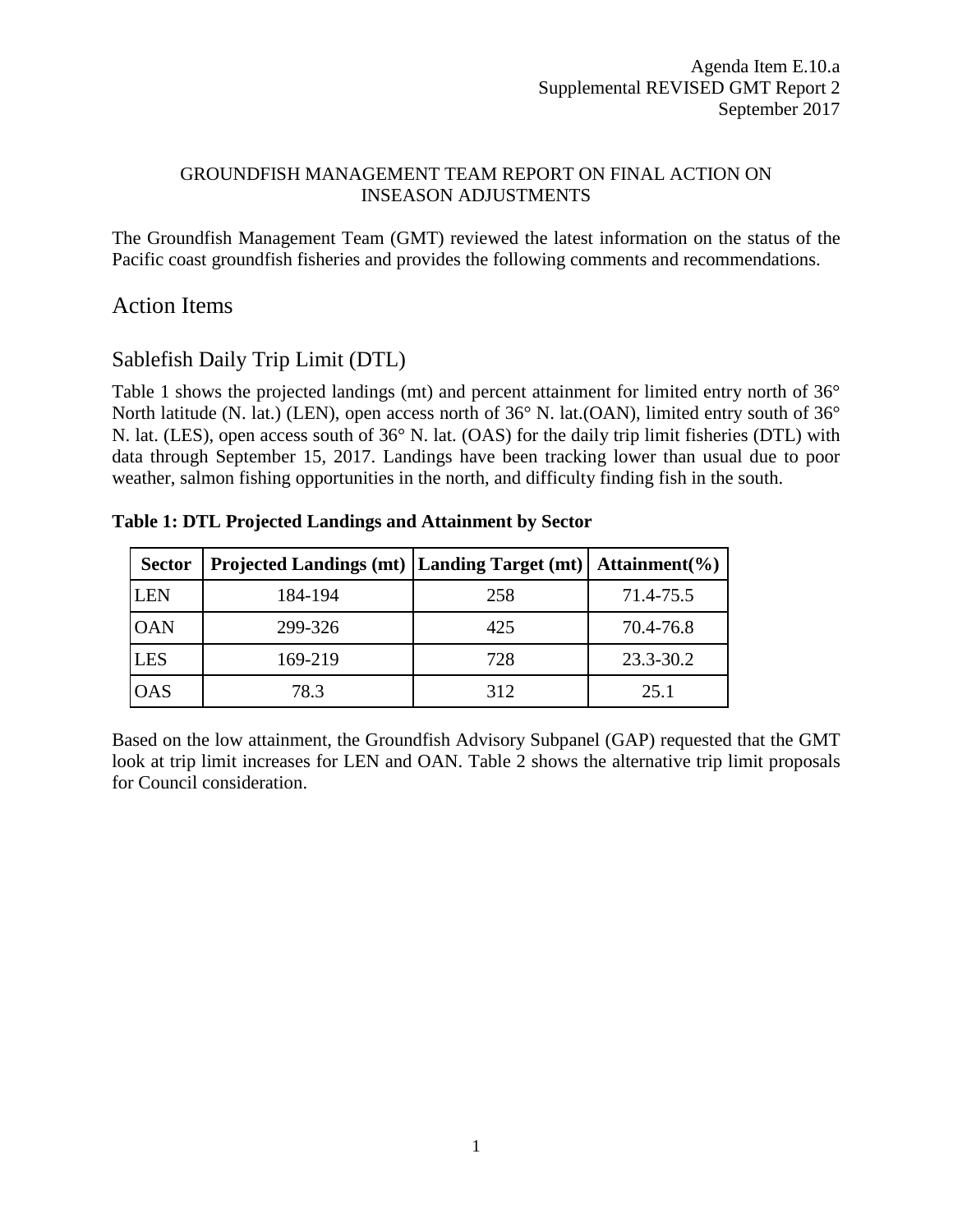| <b>Sector</b> | <b>Alternative</b> | <b>Trip Limit</b>                                                                             |
|---------------|--------------------|-----------------------------------------------------------------------------------------------|
|               | <b>Status Quo</b>  | $1,100$ lbs/week, not to exceed $3,300$ lbs/2 months                                          |
| <b>LEN</b>    | Alternative        | 1,500 lbs/week, not to exceed 4,500 lbs/2 months                                              |
| <b>OAN</b>    | <b>Status Quo</b>  | 300 lbs daily, or 1 landing of per week of up to 1,000 lbs, not to<br>exceed 2,000 lbs/2 mo   |
|               | Alternative        | 300 lbs daily, or 1 landing of per week of up to 1,300 lbs, not to<br>exceed $2,600$ lbs/2 mo |

<span id="page-1-0"></span>**Table 2: Alternative Trip Limits for LEN and OAN**

[Table 3](#page-1-1) below shows the projected landings and attainment by Alternative assuming that the trip limits were in place as of mid-October, which is likely the earliest date for implementation after consultation with NMFS staff. After discussions with the GAP, **the GMT recommends that Alternative 1 for both LEN and OAN be implemented as soon as possible.** 

<span id="page-1-1"></span>**Table 3: Projected landings and attainment by alternative and DTL sector**

| <b>Sector</b> | <b>Alternative</b> | <b>Projected Landings (mt)</b> | <b>Landing Target</b><br>(mt) | <b>Attainment</b><br>$(\%)$ |
|---------------|--------------------|--------------------------------|-------------------------------|-----------------------------|
| <b>LEN</b>    | SQ                 | 184-194                        | 258                           | 71.4-75.5                   |
|               |                    | 193.9-206.9                    |                               | 75.2-80.2                   |
| <b>OAN</b>    | SQ                 | 299-326                        | 425                           | 70.4-76.8                   |
|               |                    | 321-374                        |                               | 75.5-88.0                   |

## Status of Recreational Fisheries in Oregon and California

The GMT was briefed by the California and Oregon state representatives on the status of their recreational fisheries. Recreational fisheries in both states have and are experiencing higher than expected mortality for certain species. This is likely the result of higher than expected effort and favorable weather conditions which were experienced in recent months. This has resulted in projected or actual impacts that approach and/or exceed relevant allowable harvest limits. As a reminder, the state of Oregon can take action through state processes to make inseason changes to the recreational fishery; California relies upon modifications to the federal rule, either through Council action or the inseason process outside of a Council meeting, as described in the Groundfish Fishery Management Plan  $(FMP)$ .<sup>[1](#page-1-2)</sup>

<span id="page-1-2"></span> <sup>1</sup> For actions outside of a Council meeting, the Regional Administrator, NMFS West Coast Region, after consultation with the Chairman of the Pacific Fishery Management Council and the Fishery Director of the California Department of Fish and Wildlife, or their designees, is authorized to modify the designated routine management measures. Action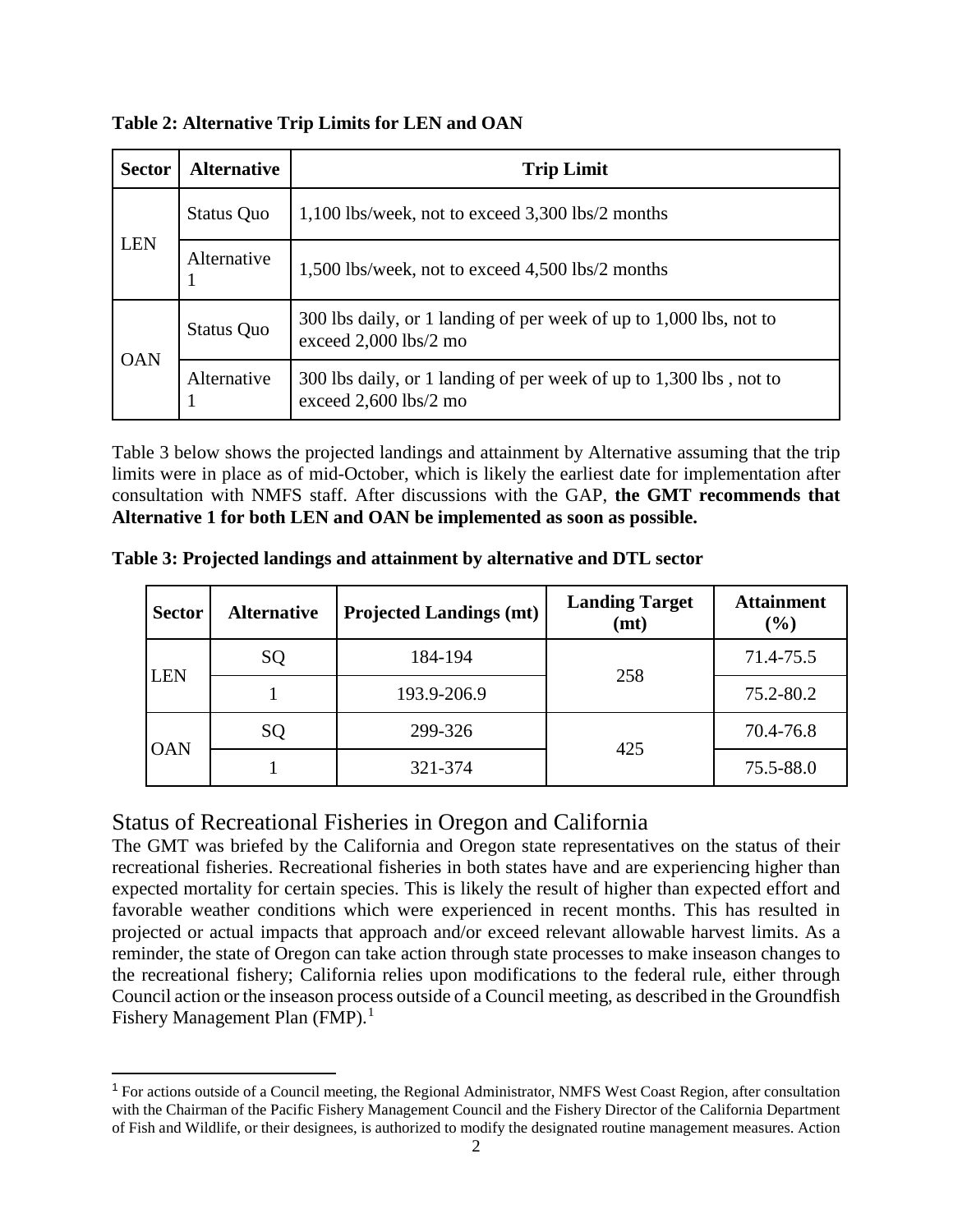### Oregon

On September 17th, Oregon, through state action, closed their recreational groundfish fishery for all species except for flatfish. This closure is intended to prevent recreational overages of their state harvest guidelines (HG) from reducing opportunity to the Oregon commercial nearshore fishery, and to ensure the total recreational and commercial removals do not exceed the Oregon annual catch limits (ACLs) for black rockfish and cabezon [\(Agenda Item E.10.a., Supplemental](http://www.pcouncil.org/wp-content/uploads/2017/09/E10a_Sup_ODFW_Rpt1_SEPT2017BB.pdf)  [ODFW Report 1;](http://www.pcouncil.org/wp-content/uploads/2017/09/E10a_Sup_ODFW_Rpt1_SEPT2017BB.pdf) Table 2). The Oregon recreational fishery also exceeded their Federal harvest guideline (HG) of yelloweye (projected 3.15 mt through August, out of 3.0 mt HG). The closure is causing considerable disruption to the fishery and negative economic impacts to communities through the loss of tourism, particularly for fishery charter businesses.

The Oregon Department of Fish and Wildlife (ODFW) is considering re-opening the Oregon recreational fishery, through state rule, on October 1st seaward of the 40 fathom regulatory line. The options for this reopening including allowing fishing for all bottomfish, except cabezon and black rockfish, or allowing fishing for all bottom fish, except for cabezon, black rockfish, nearshore rockfish, and lingcod. According to Table 1 in [Supplemental ODFW Report 1,](http://www.pcouncil.org/wp-content/uploads/2017/09/E10a_Sup_ODFW_Rpt1_SEPT2017BB.pdf) only 1.5 mt of black rockfish would accrue under any of the options under consideration, less than 0.2 mt for the Nearshore Rockfish Complex North of 40°10 N. latitude, and 2.0 mt of cabezon. Any of the options would provide additional opportunity to target healthy and underutilized deeper water stocks, while helping to avoid nearshore species.

In order to proceed with either re-opening option, the Council needs to provide guidance to ODFW regarding the level of acceptable yelloweye rockfish mortality necessary to keep the mortality from all sectors within the yelloweye ACL. Per modeling conducted by ODFW, the proposed reopening outside of 40 fathoms (fm) could result in up to an extra 0.5 mt of yelloweye rockfish impacts for a total of 3.8 mt (3.3 mt current year-end estimate with the closure, plus the additional 0.5 mt) of yelloweye for the Oregon recreational fishery.

### California

 $\overline{a}$ 

The GMT was informed of higher than anticipated yelloweye rockfish mortality in the California recreational fishery. The California Department of Fish and Wildlife (CDFW) report [\(Agenda Item](http://www.pcouncil.org/wp-content/uploads/2017/09/E10a_Sup_CDFW_Rpt1_Inseason_SEPT2017BB.pdf)  [E.10.a, Supplemental CDFW Report, September 2017\)](http://www.pcouncil.org/wp-content/uploads/2017/09/E10a_Sup_CDFW_Rpt1_Inseason_SEPT2017BB.pdf), indicates that 3.59 mt of projected mortality has accrued through September 10th. If the recreational fishery were to proceed under the status quo 2017 season structure, the California recreational HG (3.9 mt) is projected to be exceeded by 0.6 mt (Table 4). If the fishery were closed in October (CA Alternative 1), mortality would be expected to be within the HG of 3.9 mt; however, adverse economic impacts would occur.

Based on requests from the GAP, the GMT analyzed two inseason alternatives for the California season structure: (1) CA Alternative 2- implement 2016 depth restrictions in all management areas north of Point Conception from October through December, and (2) CA Alternative 3- implement a 20 fathom depth restriction in all management areas north of Point Conception, from October through December. (See Attachment 1 for season structures.) The GMT would also note that

can only be taken if a California state-specific federal harvest limit specified in regulation is attained or projected to be attained prior to the first day of the next Council meeting.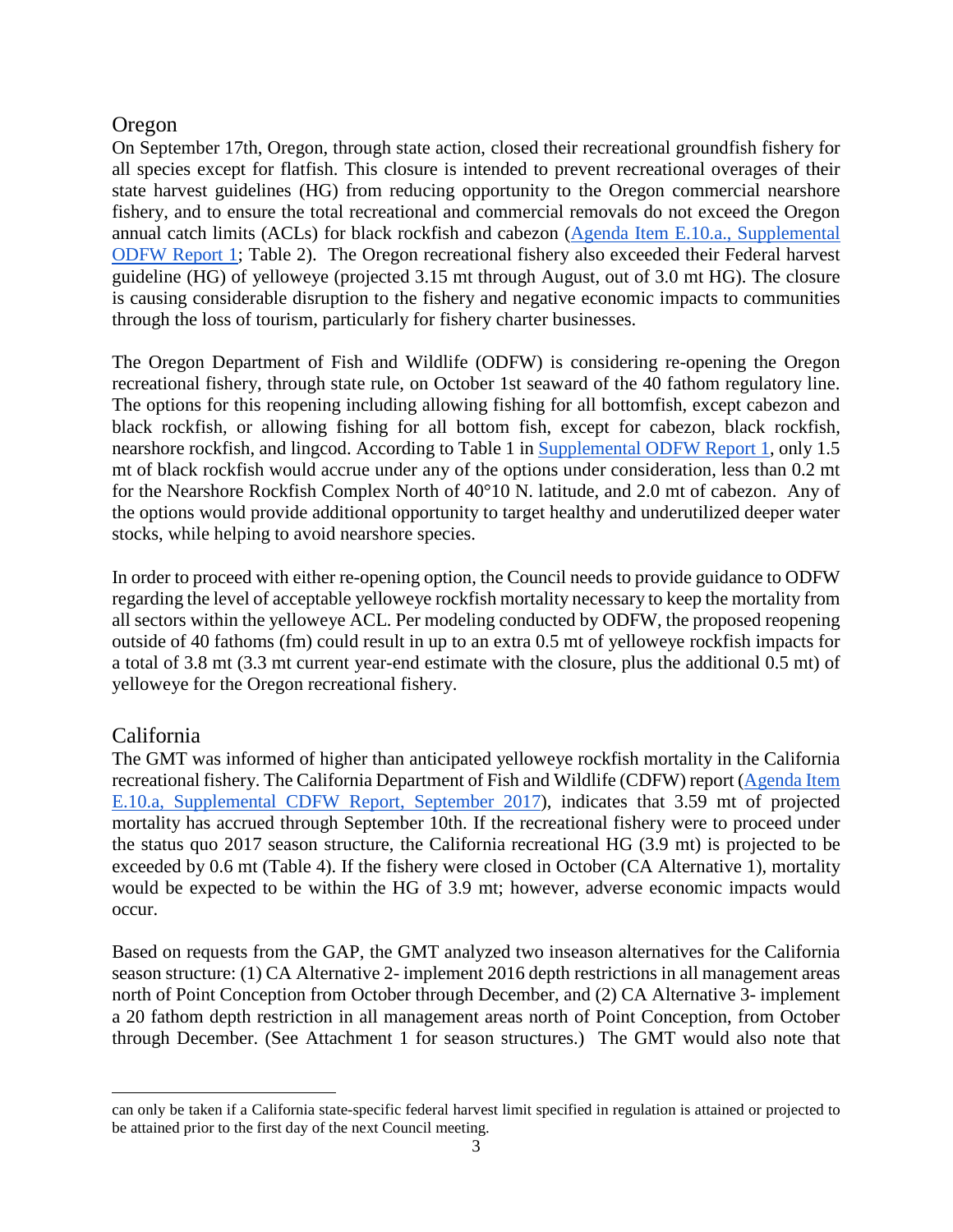industry has expressed that time on the water is most important, in other words, they would prefer season length over depth.

| <b>Alternatives</b> | <b>Season Structure</b>   | <b>YE Mortality</b> |
|---------------------|---------------------------|---------------------|
| CA No Action        | 2017 Season Structure     | 4.5                 |
| CA Alternative 1    | Closure in October        | 3.9                 |
| CA Alternative 2    | 2016 Depth through Dec 31 | 4.2                 |
| CA Alternative 3    | 20 fm through Dec 31      | 4.1                 |

**Table 4: Projected yelloweye rockfish mortality in the California recreational fishery.**

# **Updated Yelloweye Rockfish Projections**

The GMT updated the overfished species scorecard to reflect current projections for yelloweye rockfish (Attachment 2). This includes updates to off-the-top deductions and recreational sectors based on no action (i.e., Oregon remains closed and California keeps current season structure). There is currently a 1.3 mt residual in the scorecard taking into consideration the overage from both Oregon and projected overage in California under status quo season structure. Even with the overages projected for both states, there is 0.4 mt that was not allocated at the beginning of the biennium, research projections are 0.9 mt lower than the off-the-top deduction, and the incidental open access sector was projected at 0.1 out of 0.4 mt based on the 2016 Groundfish Mortality report and assumed trace amount from the directed Pacific halibut fishery.

Unlike when the Council moves off-the-top deductions to the trawl sectors inseason, the Council can "allocate" remaining off-the-top deductions to non-trawl sectors, although the amounts would not change in regulations. In essence, if the ACL is not projected to be exceeded, the Council could choose to allow the recreational sectors to continue to operate as planned and exceed the HG or provide guidance to operate within a recommended amount.

# **Risk to the ACL**

In addition, the GMT examined projected yelloweye rockfish mortality under two scenarios for the Oregon and California recreational fisheries along with projections for the remaining fisheries to assess the risk to the ACL [\(Table 5\)](#page-4-0). The "Low Impact Scenario" assumes the Oregon recreational fishery remains closed and California Alternative 1, which would close the fishery when their HG is projected to be attained (lowest impacts possible). The "High Impact Scenario" assumes Oregon recreational fisheries re-open October 1 seaward of the 40 fathom line (all species, except black rockfish and cabezon; OR Option 1) and status quo 2017 season structure in California (highest impacts possible). These are intended to provide the "bookends" of potential yelloweye rockfish impacts. While the GMT normally sets projected impacts for the shoreside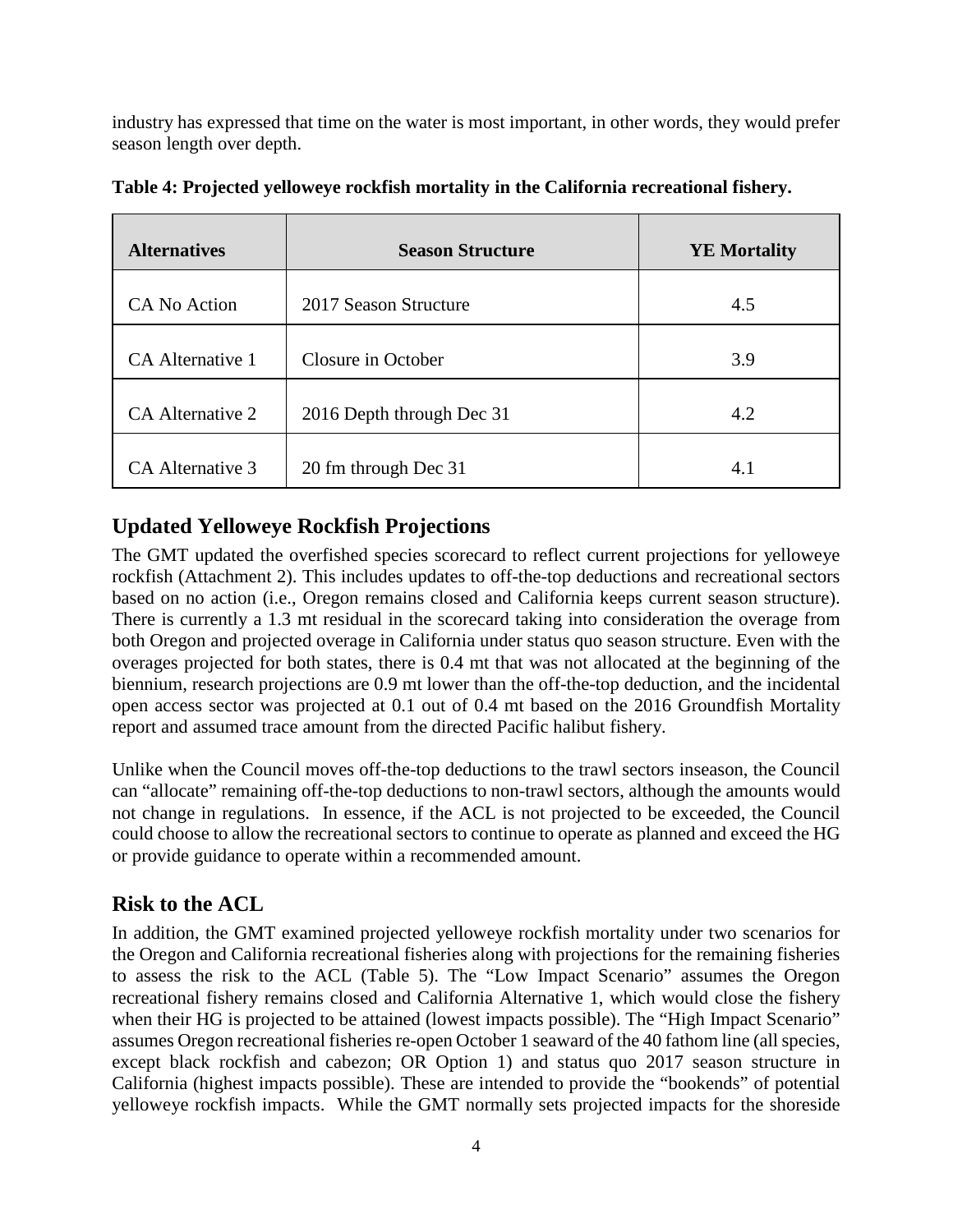IFQ fishery at the allocation, the GMT believes that it is more likely that the sector will take 0.1 mt, as it has in recent years.

|                             |                   | <b>Low Impact</b><br><b>Scenario</b> | <b>High Impact Scenario</b> |
|-----------------------------|-------------------|--------------------------------------|-----------------------------|
| Date: 16 Sept 2017          | <b>Allocation</b> | <b>Projected Impacts</b>             | <b>Projected Impacts</b>    |
| Off the Top Deductions      | 5.4               | 4.2                                  | 4.2                         |
| <b>Additional Buffer</b>    |                   |                                      |                             |
| <b>EFP</b>                  | 0.030             | 0.030                                | 0.030                       |
| Research                    | 2.7               | 1.8                                  | 1.8                         |
| <b>Incidental OA</b>        | 0.4               | 0.1                                  | 0.1                         |
| Tribal                      | 2.3               | 2.3                                  | 2.3                         |
| <b>Bottom Trawl</b>         |                   | 0.0                                  | 0.0                         |
| Troll                       |                   | 0.0                                  | 0.0                         |
| Fixed gear                  | 2.3               | 2.3                                  | 2.3                         |
| mid-water                   |                   | 0.0                                  | 0.0                         |
| whiting                     |                   |                                      |                             |
| Trawl Allocations           | 1.1               | 0.1                                  | 0.1                         |
| -SB Trawl                   | 1.1               | 0.1                                  | 0.1                         |
| -At-Sea Trawl               | 0.0               | 0.0                                  | 0.0                         |
| a) At-sea whiting MS        |                   |                                      |                             |
| b) At-sea whiting CP        |                   |                                      |                             |
| <b>Non-Trawl Allocation</b> | $\overline{13.1}$ | 12.8                                 | 13.9                        |
| Non-Nearshore               | 0.8               | 0.7                                  | 0.7                         |
| LE FG                       |                   | 0.6                                  | 0.6                         |
| <b>OA FG</b>                |                   | 0.0                                  | 0.0                         |
| Directed OA: Nearshore      | 2.1               | 1.6                                  | 1.6                         |
| Recreational Groundfish     |                   |                                      |                             |
| <b>WA</b>                   | 3.3               | 3.3                                  | 3.3                         |
| <b>OR</b>                   | 3.0               | 3.3                                  | 3.8                         |
| CA                          | 3.9               | 3.9                                  | 4.5                         |
| <b>TOTAL</b>                | 19.6              | 17.1                                 | 18.3                        |
| 2017 Harvest Specification  | 20                | 20                                   | 20                          |
| <b>Difference</b>           | 0.4               | 2.9                                  | 1.7                         |
| Percent of ACL              | 100.0%            | 85.5%                                | 91.4%                       |

<span id="page-4-0"></span>

| Table 5: Projected yelloweye rockfish end of the year impacts based on the "low impact |  |
|----------------------------------------------------------------------------------------|--|
| scenario" and the "high impact scenario"                                               |  |

As shown in [Table 5,](#page-4-0) there is a residual of 2.9 mt under "Low Impact Scenario" and 1.7 mt under "High Impact Scenario". The final year-end residual will likely be higher given that other fisheries (e.g. tribal, EFP, non-IPHC research) typically attain less than their share. This is one of the main reasons inseason scorecard projections are often near 100 percent of the ACL, but final estimates are lower (i.e., 61 percent on average for yelloweye). Based on the GMT's best projections, most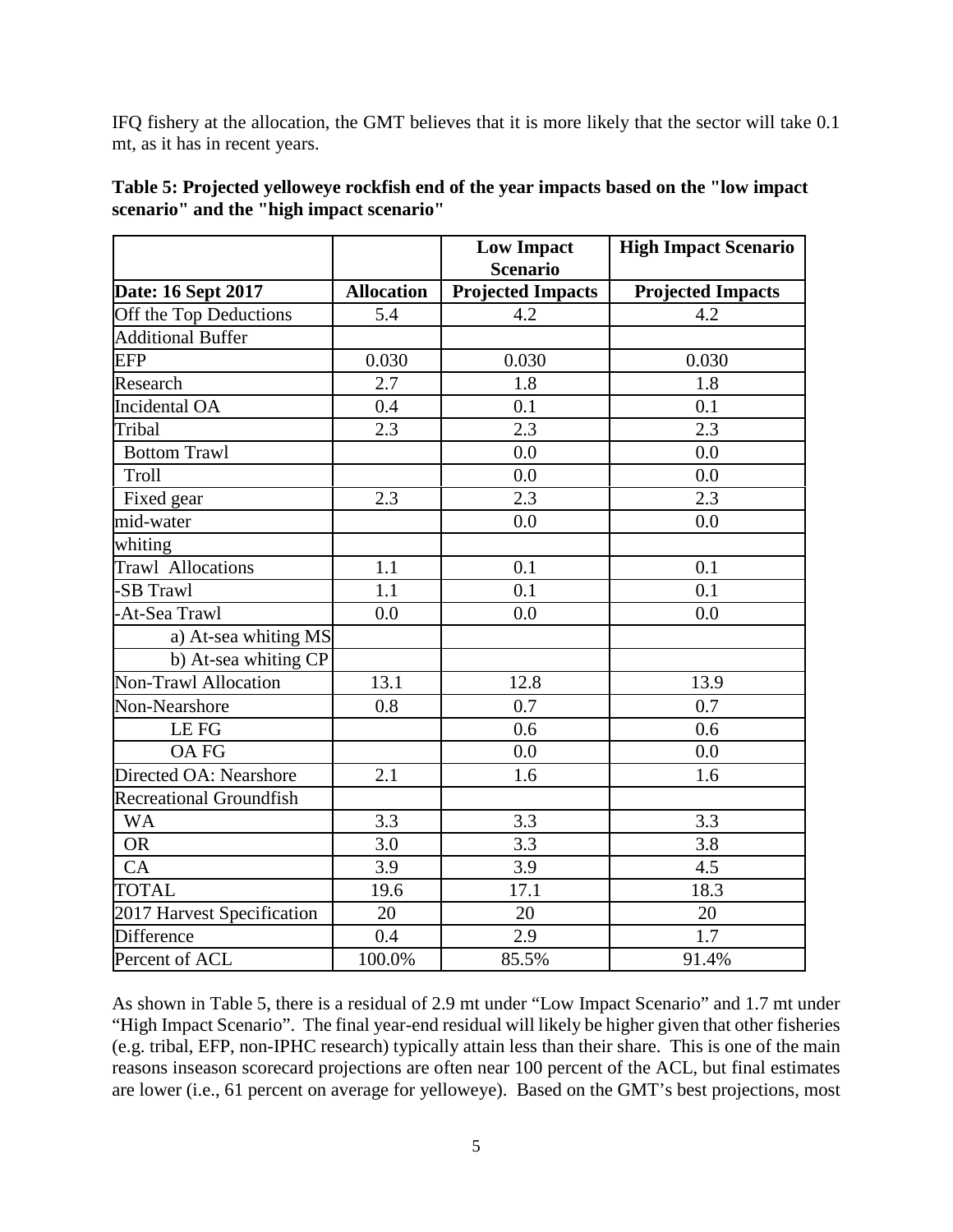likely there is at least another  $\sim 2.0$  mt of yelloweye that is reported on the scorecard but will go unutilized.

# **Council Action**

When determining the course of action, the Council should consider the information presented above with regards to the residual in the scorecard, risk to the ACL, and needs of the fishing communities. **The GMT recommends that the Council provide guidance to both Oregon and California on the amount of yelloweye rockfish by which they may exceed their HG.** For Oregon, any action to manage to that amount will be taken through state process. **The GMT recommends** f**or California, the Council should also recommend an Alternative (as described in Table 4).** As a reminder, during the 2017-2018 biennial process, CDFW developed a new inseason process which would allow routine inseason actions (eg time/area closures, depth based management) which can be taken outside of a Council meeting for select species, including yelloweye rockfish, if California recreational HG are projected to be exceeded prior to the first day of the next Council meeting (e.g., November 15, 2017). Therefore, if California were to project to exceed their revised HG, which will not implemented in regulation, action could be taken outside the Council meeting. As this is ultimately a risk call by the Council in terms of the likelihood of exceeding the ACL, the GMT does not provide a recommendation.

### Lingcod Size Limits

The GMT had a discussion with the Enforcement Consultants (EC) on the lingcod size limits in regulation. The 24 inch size limit in the trawl sector exists in regulation; however, it is not listed in the footnotes for the trip limit table and isn't explicit in the regulations. **The EC has requested, and the GMT recommends, that a footnote be included for lingcod in the trip limit table for trawl gear.** The footnote would note that the current lingcod size limit is 24 inches.

The GMT recommends:

- **1. Alternative 1 for Sablefish LEN (1,500 lbs/week, no more than 4,500 lbs/2 months) and OAN (300 lbs daily, or 1 landing of per week of up to 1,300 lbs, not to exceed 2,600 lbs/2 mo) be implemented as soon as possible.**
- **2. That the Council provide guidance to Oregon and California on the amount of yelloweye rockfish by which they may exceed their HG.**
- **3. For California, the Council recommend an Alternative for the California recreational fisheries (as described in Table 4).**
- **4. As requested by the EC that a footnote be included for lingcod in the trip limit table for trawl gear, similar to what is in the trip limit table for fixed gear.**

### Informational Items

### At-Sea Whiting

[Table 6](#page-6-0) below shows catch to date through September 15 and reflects changes to allocation from the release of both the darkblotched rockfish and Pacific ocean perch (POP) buffers in June [\(NMFS](http://www.westcoast.fisheries.noaa.gov/publications/fishery_management/groundfish/public_notices/nmfs-sea-17-13.pdf)  [SEA-17-13\)](http://www.westcoast.fisheries.noaa.gov/publications/fishery_management/groundfish/public_notices/nmfs-sea-17-13.pdf), transfer of widow from the mothership (MS) to catcher processor (CP) sector via a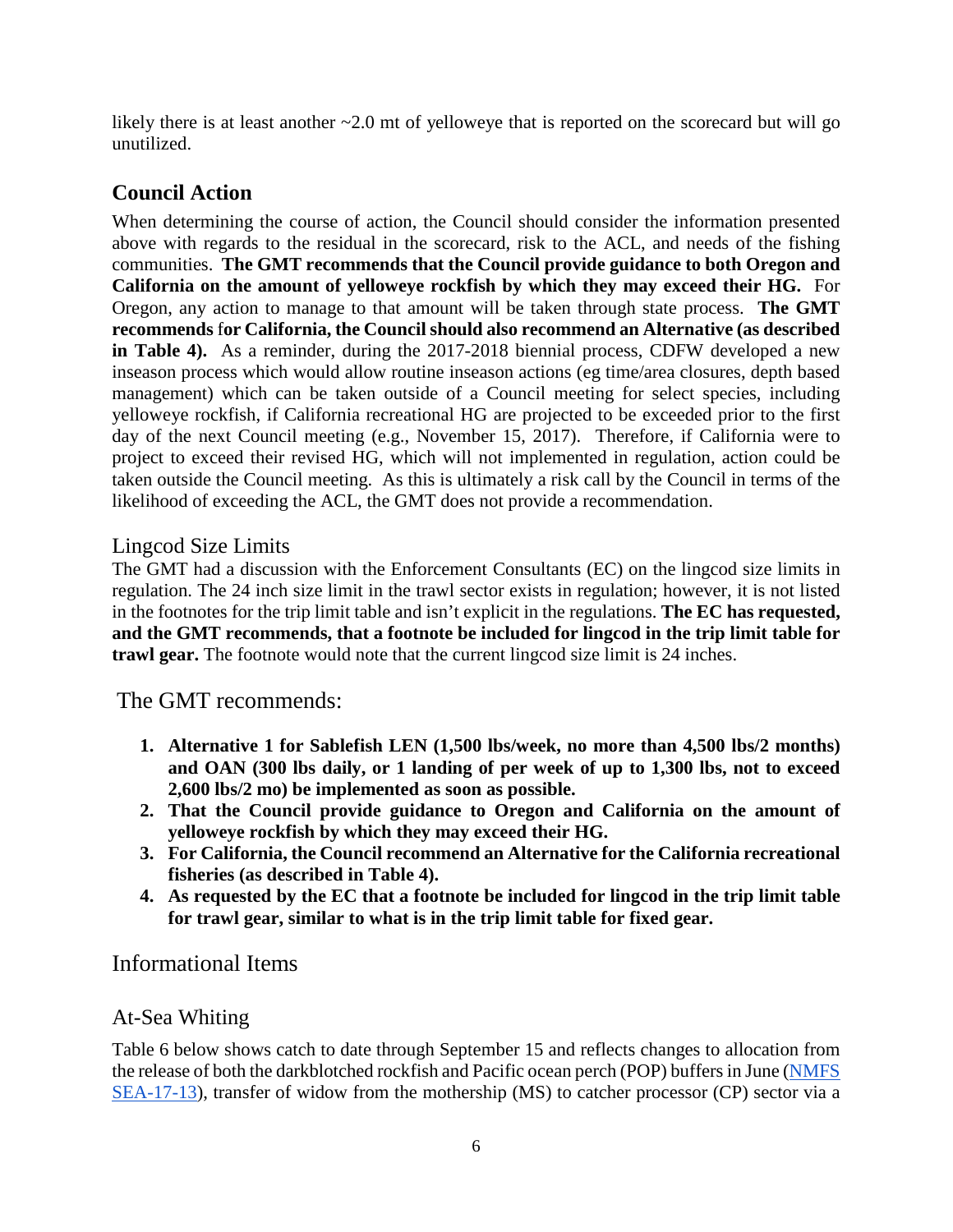cease fishing agreement [\(Agenda Item E.10.b, Public Comment 1, September 2017;](http://www.pcouncil.org/wp-content/uploads/2017/08/E10b_PubCom_SEPT2017BB.pdf) [NMFS SEA-](http://www.westcoast.fisheries.noaa.gov/publications/fishery_management/groundfish/public_notices/nmfs-sea-17-15a.pdf)[17-15a\)](http://www.westcoast.fisheries.noaa.gov/publications/fishery_management/groundfish/public_notices/nmfs-sea-17-15a.pdf), and the tribal reapportionment for Pacific whiting [\(NMFS SEA-17-16\)](http://www.westcoast.fisheries.noaa.gov/publications/fishery_management/groundfish/public_notices/nmfs-sea-17-16.pdf).

|                         |               | $\bf CP$                  |                          |               | <b>MS</b>                 |               |
|-------------------------|---------------|---------------------------|--------------------------|---------------|---------------------------|---------------|
| <b>Species</b>          | Catch<br>(mt) | <b>Allocation</b><br>(mt) | $\frac{6}{6}$            | Catch<br>(mt) | <b>Allocation</b><br>(mt) | $\frac{6}{6}$ |
| Whiting                 | 62,053        | 137,252                   | 45.2<br>29,180<br>96,884 |               | 30.1                      |               |
| Canary                  | 1.2           | 16                        | 7.8                      | 1.3<br>30     |                           | 4.5           |
| Widow                   | 247.8         | 458.2                     | 52.1                     |               | 243.3                     | 8.3           |
| Darkblotched            | 6.9           | 41.4                      | 16.6                     | 1.1           | 36.6                      | 3.0           |
| POP                     | 15.6          | 28.7                      | 54.2                     | 2.9           | 25                        | 11.6          |
| Salmon count<br>(taken) | 151           |                           |                          |               |                           |               |

<span id="page-6-0"></span>**Table 6: At-Sea Sector Catch and Attainment through September 15, 2017**

LEFG and OA trip limits for lingcod south of 40°10' N. lat.

After discussions with the GAP regarding the NMFS disapproval letter (Agenda Item E.10 a, Supplemental NMFS Report 1, September 2017) on the Council's recommended trip limit increases for Period 6 for lingcod south of 40°10' N. lat. in June 2016, the GMT recommends no further action on adjusting trip limits.

## Overfished Species Scorecard

The overfished species scorecard (Attachment 2) has been updated to reflect new recreational projections (Oregon closed, California remaining open), inseason bootstrap projections for the atsea sectors, estimates for incidental open access from the 2016 Groundfish Mortality Report, and research.

Through September 12, the International Pacific Halibut Commission (IPHC) stock assessment survey has completed all but 13 of their stations. Yelloweye rockfish impacts are estimated to be approximately 0.4 mt. The last time the 13 remaining stations were surveyed, there were zero yelloweye rockfish encountered. Therefore, the impacts are not expected to increase. This has reduced the research projected impacts by 1.0 mt. Additionally, ODFW provided an update on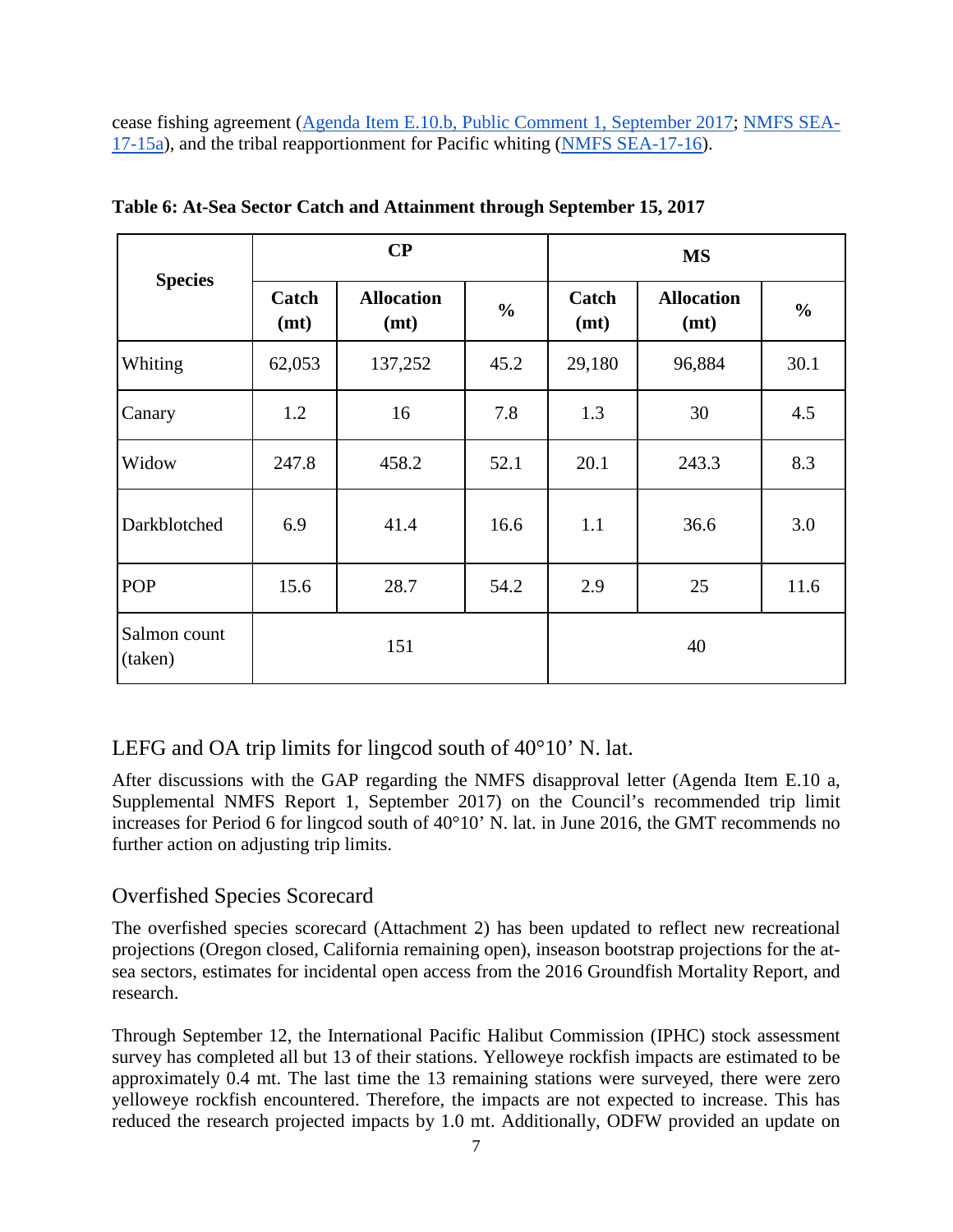their research activities for the year so far, and for the remainder of the year. ODFW is estimating total yelloweye rockfish impacts will be  $\leq 0.1$  mt, which then returns an additional 0.3 mt to the scorecard.

Attachment 1: California Alternative Season Structures

| <b>Management</b><br>Area | Jan | Feb    | Mar    | Apr                       | May                       | Jun | Jul | Aug | <b>Sep</b>                   | Oct | <b>Nov</b> | Dec       |  |  |
|---------------------------|-----|--------|--------|---------------------------|---------------------------|-----|-----|-----|------------------------------|-----|------------|-----------|--|--|
| <b>Northern</b>           |     |        | Closed |                           | May $1 - Oct 31, < 30$ fm |     |     |     |                              |     | All Depth  |           |  |  |
| Mendocino                 |     |        | Closed |                           | May $1 - Oct 31, < 20 fm$ |     |     |     |                              |     |            | All Depth |  |  |
| San Francisco             |     | Closed |        |                           |                           |     |     |     | April $15 - Dec 31, < 40$ fm |     |            |           |  |  |
| Central                   |     | Closed |        | April 1-Dec $31 < 50$ fm  |                           |     |     |     |                              |     |            |           |  |  |
| Southern                  |     | Closed |        | Mar $1 - Dec 31, < 60$ fm |                           |     |     |     |                              |     |            |           |  |  |

Status Quo (2017 SQ season structure)

Alternative 2 (2016 depths through December 31)

| <b>Management</b><br>Area | Jan | Feb    | Mar    | Apr                       | May                                                                  | Jun                         | Jul | Aug | <b>Sep</b> | Oct                    | <b>Nov</b>             | <b>Dec</b> |
|---------------------------|-----|--------|--------|---------------------------|----------------------------------------------------------------------|-----------------------------|-----|-----|------------|------------------------|------------------------|------------|
| Northern                  |     |        | Closed |                           | Oct 1-Dec $31 < 20$ fm<br>May $1 - \text{Oct } 31, \lt 30 \text{fm}$ |                             |     |     |            |                        |                        |            |
| Mendocino                 |     |        | Closed |                           | May $1 - \text{Oct } 31, \leq 20$ fm                                 |                             |     |     |            |                        | Oct 1-Dec 31 < 20 fm   |            |
| San Francisco             |     | Closed |        |                           |                                                                      | April $15 - Dec 31, <40$ fm |     |     |            |                        | Oct 1-Dec $31 < 30$ fm |            |
| Central                   |     | Closed |        | April 1-Dec $31 < 50$ fm  |                                                                      |                             |     |     |            | Oct 1-Dec $31 < 40$ fm |                        |            |
| Southern                  |     | Closed |        | Mar $1 - Dec 31, < 60$ fm |                                                                      |                             |     |     |            |                        |                        |            |

#### Alternative 3 (20 fm through December 31)

| <b>Management</b><br>Area | Jan | Feb    | Mar    | Apr                       | May                                                 | Jun                          | Jul                    | Aug | <b>Sep</b>             | Oct | <b>Nov</b>             | <b>Dec</b> |
|---------------------------|-----|--------|--------|---------------------------|-----------------------------------------------------|------------------------------|------------------------|-----|------------------------|-----|------------------------|------------|
| Northern                  |     |        | Closed |                           |                                                     |                              | Oct 1-Dec $31 < 20$ fm |     |                        |     |                        |            |
| Mendocino                 |     |        | Closed |                           | Oct 1-Dec $31 < 20$ fm<br>May $1 - Oct 31, < 20 fm$ |                              |                        |     |                        |     |                        |            |
| San Francisco             |     | Closed |        |                           |                                                     | April $15 - Dec 31, < 40$ fm |                        |     |                        |     | Oct 1-Dec $31 < 20$ fm |            |
| Central                   |     | Closed |        | April 1-Dec $31 < 50$ fm  |                                                     |                              |                        |     | Oct 1-Dec $31 < 20$ fm |     |                        |            |
| Southern                  |     | Closed |        | Mar $1 - Dec 31, < 60$ fm |                                                     |                              |                        |     |                        |     |                        |            |

PFMC 09/18/17